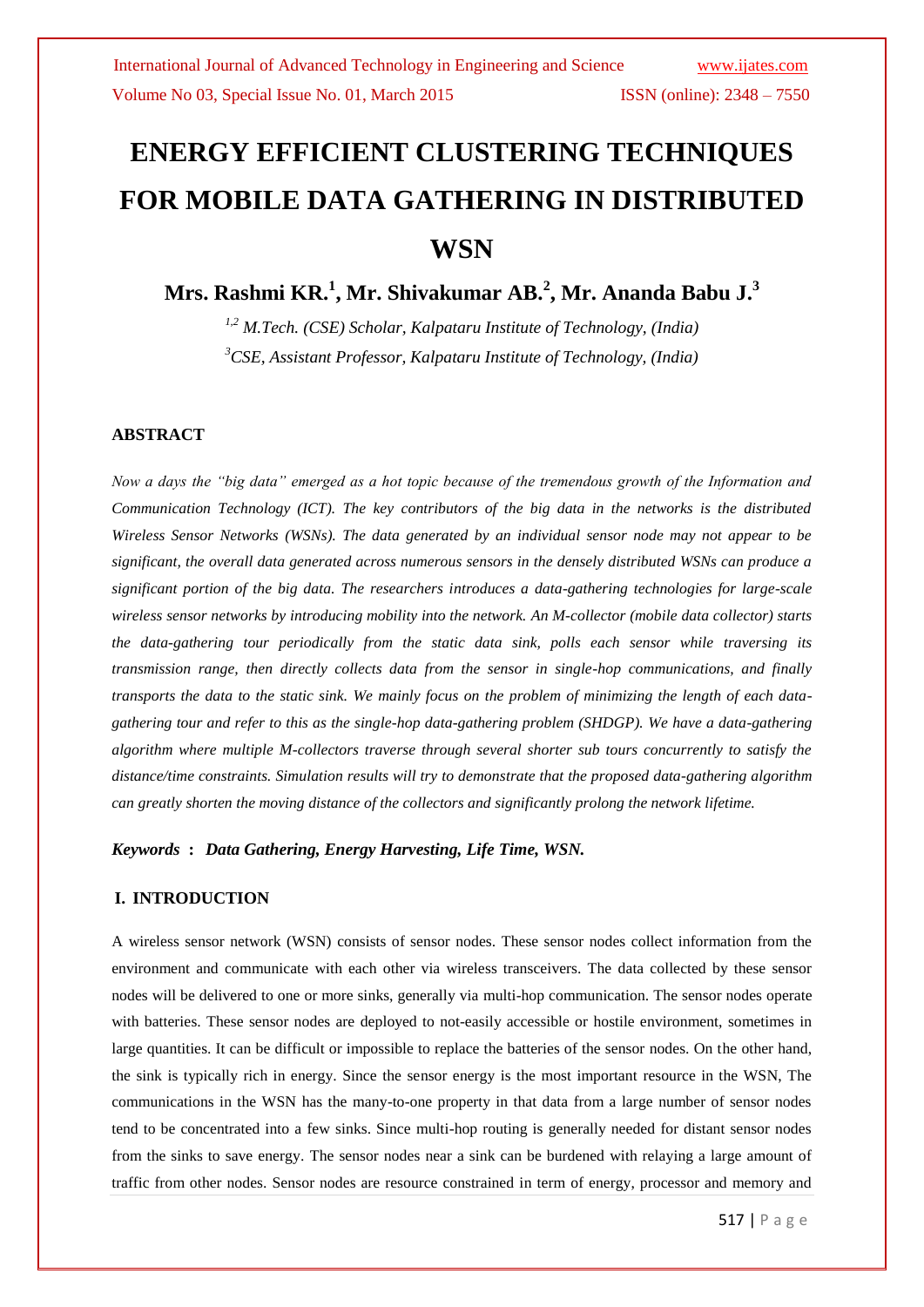low range communication and bandwidth. Limited battery power is used to operate the sensor nodes and is very difficult to replace or recharge it, when the nodes die. This will affect the network performance. Energy conservation and harvesting increase lifetime of the network. Optimize the communication range and minimize the energy usage, we need to conserve the energy of sensor nodes .Sensor nodes are deployed to gather information and desired that all the nodes works continuously and transmit information as long as possible.

This address the lifetime problem in wireless sensor networks. Sensor nodes spend their energy during transmitting the data, receiving and relaying packets. Hence, designing routing algorithms that maximize the lifetime until the first battery expires is an important consideration. Designing energy minimized algorithms increase the lifetime of sensor nodes. In some applications the network size is larger so we need scalable architectures. Energy conservation is the primary objective of wireless sensor networks, however for efficient working of wireless sensor networks it includes other objectives like scalable architecture, routing and latency.

The WSN is built of nodes from a few to several hundreds or even thousands, where each node is connected to one or more sensors. Components of sensor nodes are as follows: a radio transceiver with an internal antenna or connection to an external antenna, a microcontroller, an electronic circuit for interfacing with the sensors and an energy source, usually a battery or an embedded form of energy harvesting. A sensor node might vary in size from that of a shoebox down to the size of a grain of dust, although functioning "motes" of genuine microscopic dimensions have yet to be created. The cost of sensor nodes is similarly variable, ranging from a few to hundreds of dollars, depending on the complexity of the individual sensor nodes. Size and cost constraints on sensor nodes result in corresponding constraints on resources such as energy, memory, computational speed and communications bandwidth.



**Fig 1: Multihop wireless sensor architecture**

Collecting the large volume and variety of the sensed data is indeed, difficult as a number of important domains of human endeavor are becoming increasingly reliant on these remotely sensed information. For example, in smart-houses with densely deployed sensors, users can access temperature, humidity, health information, electricity consumption, and so forth by using smart sensing devices. In order to gather these type of data, the WSNs are constructed whereby the sensors relay their data to the "sink". In case of widely and densely distributed WSNs for e.g. in schools, urban areas, mountains, and so forth, there are two problems in gathering the data sensed by millions of sensors. First, the network is divided in to some sub-networks because of the limited wireless communication range. For example, sensor nodes deployed in a building may not be able to communicate with the sensor nodes which are distributed in the neighboring buildings. Therefore, limited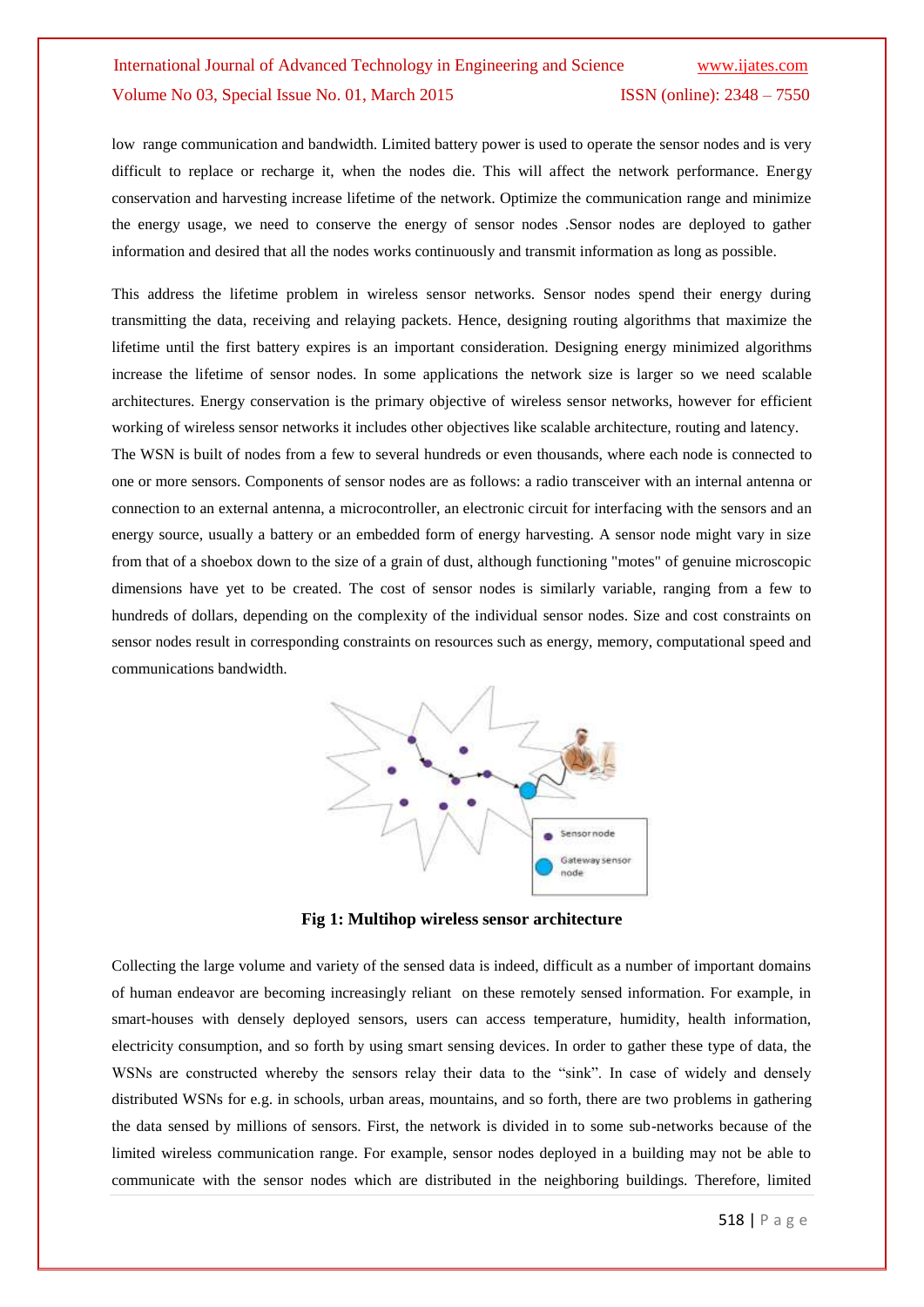communication range may raise a challenge for data collection from all sensor nodes. Second, the wireless transmission consumes the energy of the sensor nodes. Even though the volume of data generated by an individual sensor is not significant, each sensor node requires a lot of energy to transmit the data generated by surrounding sensor nodes. Especially in dense WSNs, the life time of sensor nodes will be very small because each sensor node transmits a lot of data generated by tremendous number of surrounding sensors. To solve these problems, we need an energy-efficient method to gather large volume of data from a large number of sensors in the densely distributed WSNs. To achieve energy-efficient data collection in densely distributed WSNs, there have been many existing approaches. For example, the data compression mechanism is capable of shrinking the volume of the transmitted data. Although it is easy to be implemented, the data compression mechanism requires the nodes to be equipped with a big volume of storage and high computational power. In addition, the topology control mechanism can evaluate the best logical topology and reduce redundant wireless transmissions.

When the redundant wireless transmissions are minimized, the required energy for wireless transmissions can be also minimized. Furthermore flow control and routing can choose the path which consists of nodes having high remaining energy. However, these technologies are not able to deal with the divided networks problem. To deal with both the divided sub-network problem and the energy consumption issue, the mobile sink technology have received great attention in literature. In such schemes, the data collector, referred to as the "sink node" or simply the sink is assumed to be mobile such as Vehicle, Unmanned Aerial Vehicle (UAV), and so on. As the sink node moves around the sensing location, the sensors send data to the sink node when the sink node comes in their proximity. Thus, energy consumption can be minimized by reducing the amount of transmissions in the WSN. Since the mobile sink schemes aim to reduce wireless transmissions, the trajectory of the sink node is decided based on the sensor nodes' information (e.g., location and residual energy). The sink node divides the sensor nodes into a number of clusters based on a certain condition. Then, the sink node roams around in these clusters.

#### **II. LITERATURE SURVEY**

W. Heinzelman, A. Chandrakasan, and H. Balakrishnan proposed Energy efficient communication protocol for wireless microsensor networks [1] in Jan. 2000. Distributed wireless sensor network will enable the reliable monitoring of a variety of environments for both civil and military applications. In communication protocols, which can have significant impact on the overall energy dissipation of these networks. The conventional protocols of direct transmission, minimum-transmission-energy, multihop routing, and static clustering may not be optimal for sensor networks, we propose LEACH (Low-Energy Adaptive Clustering Hierarchy), a clusteringbased protocol that utilizes randomized rotation of local cluster base stations to evenly distribute the energy load among the sensor nodes in the network.

N. Li, J. Hou, and L. Sha proposed Design and analysis of an MST-based topology control algorithm[2] in May 2005, They introdused a Minimum Spanning Tree (MST) based topology control algorithm, called Local Minimum Spanning Tree (LMST), for wireless multi-hop networks. In this algorithm, each node builds its local minimum spanning tree independently and keeps only on-tree nodes that are one-hop away as its neighbors in the final topology.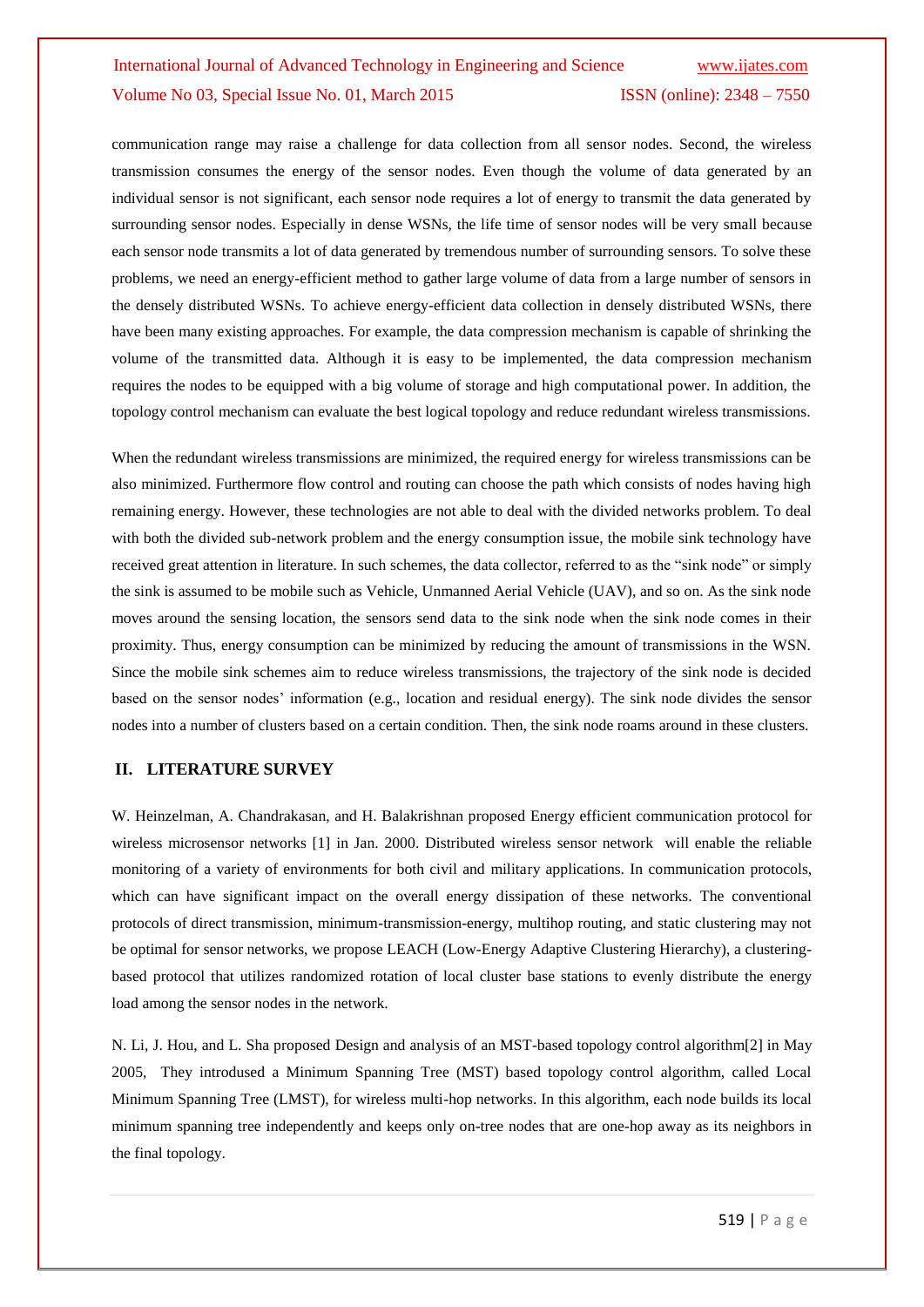T. Khac and C. Hyunseung proposed Connectivity-based clustering scheme for mobile ad hoc networks [6] in July 2008. This describess several new clustering algorithms for nodes in a mobile ad hoc network. The main contribution is to generalize the cluster definition and formation algorithm so that a cluster consists of s all nodes that are at distance at most k hops from the cluster head. They also describe algorithms for modifying cluster structure in the presence of topological changes. They also introduced a unified framework for most existing and new clustering algorithm where a properly defined weight at each node is the only difference. They studied node connectivity and node ID as two particular weights, for  $k = 1$  and  $k = 2$ . Finally, they introduses a framework for generating random unit graphs with obstacles.

K. Miyao, H. Nakayama, N. Ansari, and N. Kato proposed LTRT: An efficient and reliable topology control algorithm for ad-hoc networks [7] in Dec. 2009. Transmission is a costly operation in the context of ad-hoc networks, and thus topology control has been introdused to achieve efficient transmission with low interference and low energy consumption. By topology control method, each node optimizes its transmission power by maintaining network connectivity in a localized manner. Local Minimum Spanning Tree (LMST) is the topology control algorithm, which has been proven to provide satisfactory performance.

S. He, J. Chen, D. Yau, and Y. Sun proposed Cross-Layer optimization of correlated data gathering in wireless sensor networks [8] inJun. 2010. They consider the problem of collecting correlated sensor data by a single sink node in a wireless sensor network. They assume that the sensor nodes are energy constrained and design efficient distributed protocols to increase the network lifetime. Many existing approaches focus on optimizing the routing layer only, but in fact the routing strategy is often coupled with link access in the MAC layer and power control in the physical layer.

#### **III. EXISTING SYSTEM**

The Existing System of this project is energy minimized clustering algorithm by using the Expectation-Maximization (EM) algorithm for 2-dimensional Gaussian mixture distribution. This system aims to minimize the sum of square of wireless communication distance since the energy consumption is proportional to the square of the wireless communication distance. Moreover, we first focus on the "data request flooding problem" to decide the optimal number of clusters.

The data request flooding problem refers to the energy inefficiency that occurs when all the nodes broadcast data request messages to their respective neighboring nodes. This problem wastes energy, particularly in the high density WSNs. Previous research work advocates increasing the number of clusters to reduce the data transmission energy. However, in this method, we point out that an excessive number of clusters can result in performance degradation, and therefore, we adopt an adequate method for deriving the optimal number of clusters.

### **IV. PROPOSED SYSTEM**

The aim of this project is to achieve energy efficient Data Collection in densely distributed Wireless sensor networks using Mobile Collector. The K-medoids algorithm is used for the clustering. In this proposed system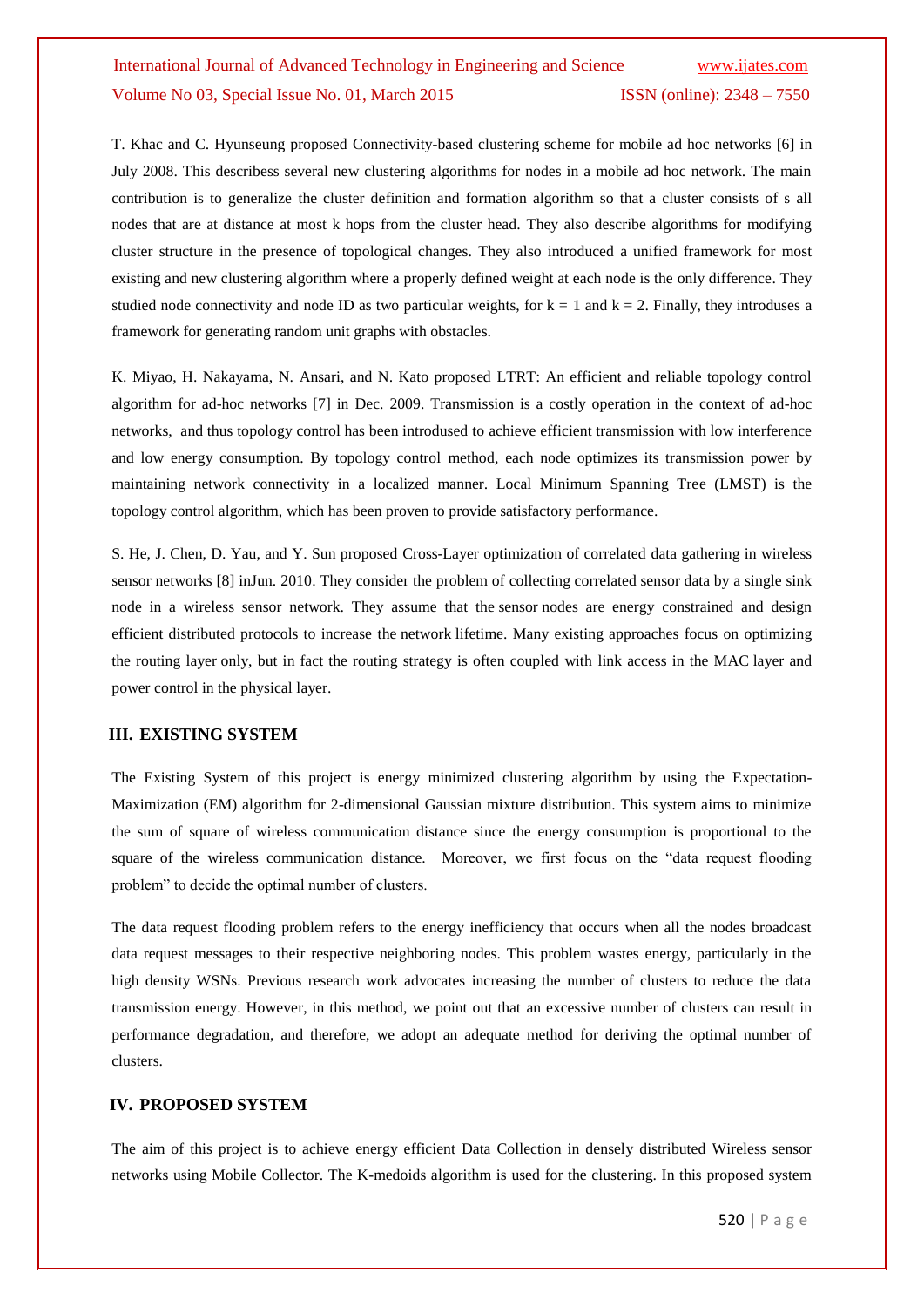new data-gathering mechanisms for large-scale sensor networks when single or multiple M-collectors are used. In our data-gathering scheme with multiple M-collectors, only one M-collector needs to visit the transmission range of the data sink. While the entire network can be divided into sub networks. In each sub network, an Mcollector is responsible for gathering data from local sensors in the subarea. Once in a while, the M-collector forwards the sensing data to one of the other nearby M-collectors, when two M-collectors move close enough. Finally, data can be forwarded to the M-collector that will visit the data sink via relays of other M-collectors. All data are forwarded to M-collector 1 from other collectors, and then, M-collector 1 carries and uploads data to the data sink.



**Figure 2: Architecture of proposed System**



**Figure 3: Cluster formation**

### **V. CONCLUSION**

The mobile data-gathering scheme for large-scale sensor networks increases the performanse of the network . The concept mobile data collector, called an M-collector, which works like a mobile base station in the network. An M-collector starts the data gathering tour periodically from the static data sink, traverses the entire sensor network, polls sensors and gathers the data from sensors one by one, and finally returns and uploads data to the data sink. In addition, it can prolong the network life time significantly compared with the scheme that has only a static data collector and scheme in which the mobile data collector can only move along straight lines.